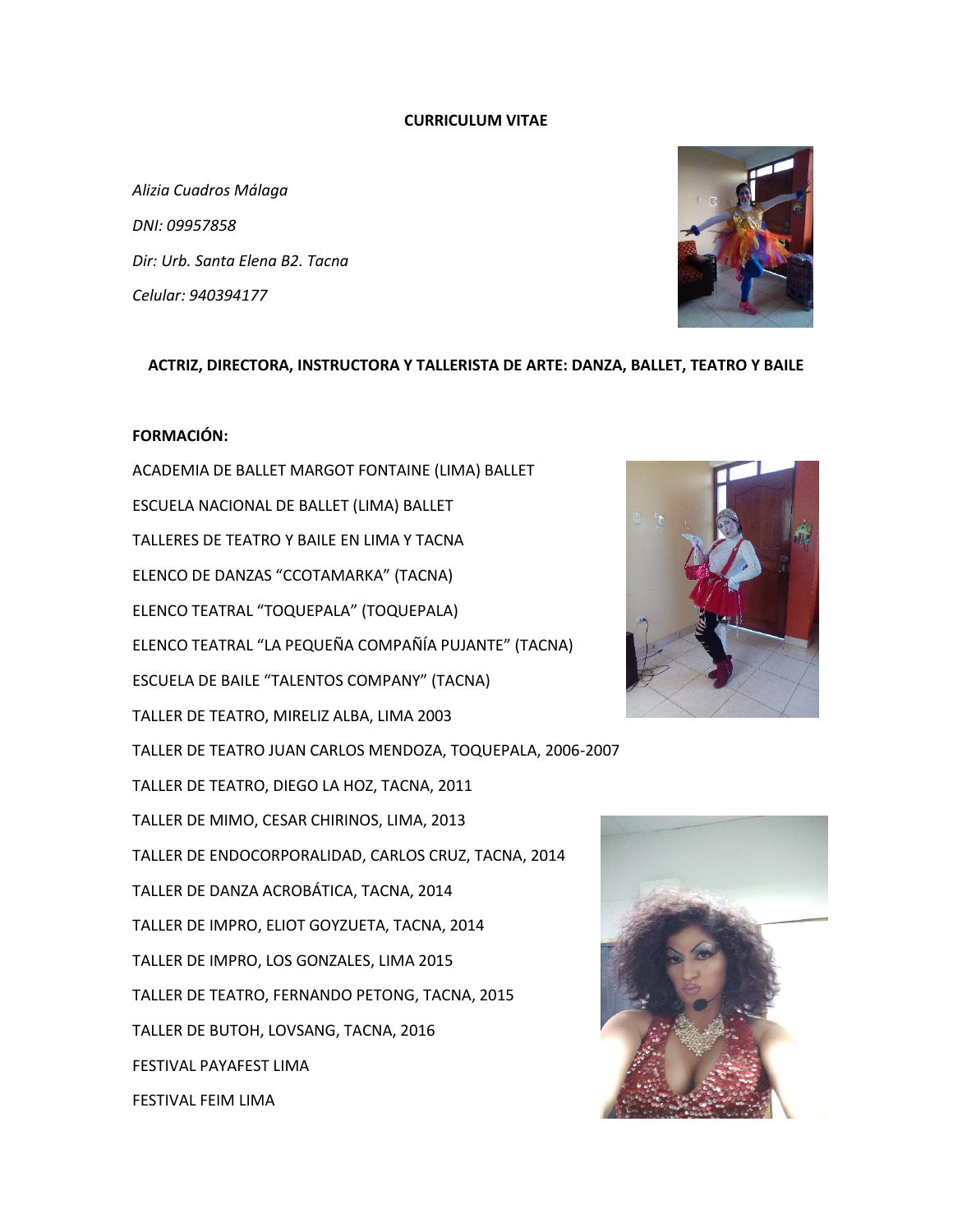## ENCUENTRO TEATRAL: CHANCHA TEATRAL TACNA

### **EXPERIENCIA:**

TALLER DE BALLET BALLET FOLKLORICO MAYOR DE TACNA ESTRELLAS DE TACNA IEP HUMBOLDT IEP SANTA ANA IEP MARISCAL CASTILLA-TOQUEPALA ESCUELA FRANCISCO LASO-TACNA ACADEMIA AMATISTA





TALLER DE BAILE MUNICIPALIDAD ALTO DE LA ALIANZA

ESCUELA FRANCISCO LASO COLEGIO DE ABOGADOS

PREPARACIÓN DE COREOGRAFÍAS PARA CONCURSOS Y PRESENTACIONES VARIAS DESDE 2013

TALLER DE TEATRO COCOLOKO PRODUCCIONES COLEGIO DE ABOGADOS ACADEMIA AMATISTA TALLERES CO-CURRICULARES TEATRO Y ORATORIA UNJBG VACACIONES UTILES UNJBG

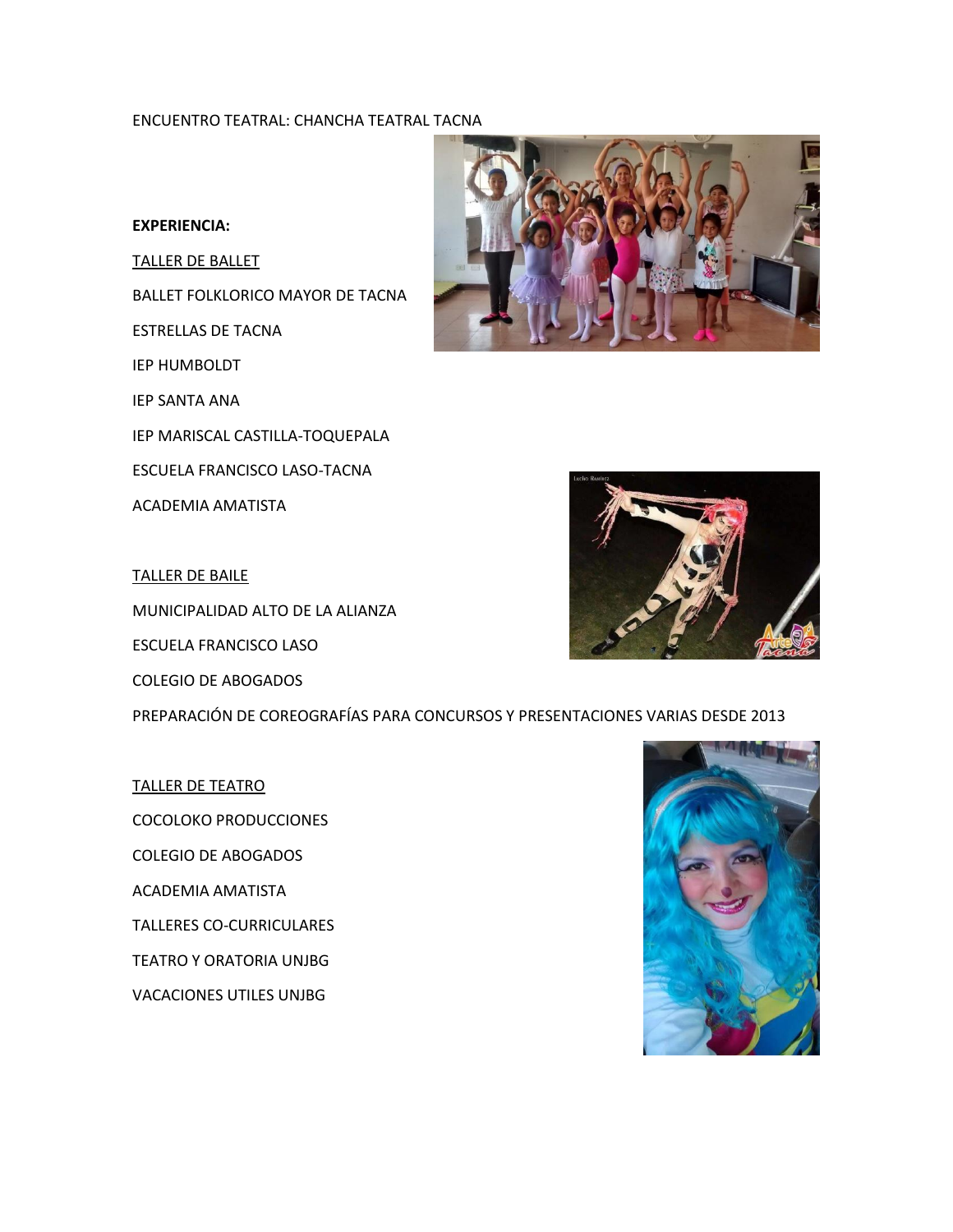## DIRECCIÓN ARTÍSTICA PARA:

CIRCO ALEGRÍA-TEATRO MUNICIPAL FANTASÍA DE DISNEY-MUNIC. ALTO DE LA ALIANZA FESTIVAL NAVIDEÑO-REST. LA FRONTERA CIRCO DEL TERROR-TACNA-ILO LO ENFERMO 1-BODEGA CAPANIQUE LO ENFERMO 2-TEATRO MUNICIPAL FESTIVAL DE CIRCO-MUNIC. ALTO DE LA ALIANZA



GANADORA EN LOS CONCURSOS DE: DANZAS FOLKLORICAS NACIONALES E INTERNACIONALES (COLEGIO SHADDAI) TEATRO MUSICAL "LAS MIL Y UNA NOCHES" TEATRO MUSICAL "CLEOPATRA" (COLEGIO HUMBOLDT)

PRESENTACIONES DE BALLET, TEATRO, DANZAS Y BAILE: COLEGIO MARÍA UGARTECHE

COLEGIO NUESTROS HEROES

COLEGIO HUMBOLDT

COLEGIO SANTA ANA

BALLET MAYOR FOLKLORICO DE TACNA

COLEGIO MARISCAL CASTILLA TOQUEPALA

COLEGIO SAN MARTIN DE PORRES

COLEGIO SANTA TERESITA

COLEGIO NIÑO JESUS

COLEGIO HERMOGENES ARENAS YAÑEZ

COLEGIO INICIAL LA ESPERANZA

COLEGIO MI PEQUEÑO SOL